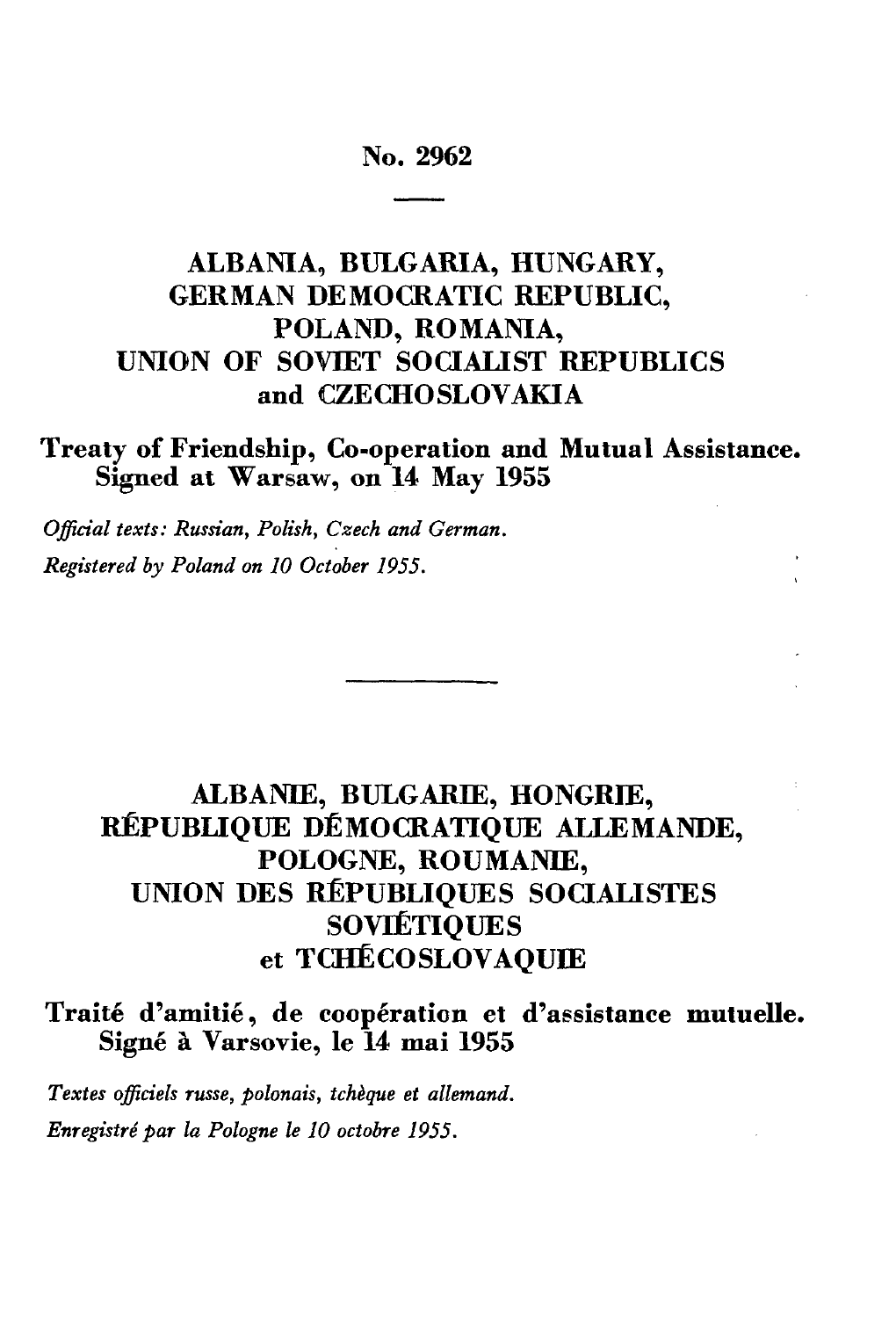### [TRANSLATION - TRADUCTION]

No. 2962. TREATY1 OF FRIENDSHIP, CO-OPERATION AND MUTUAL ASSISTANCE BETWEEN THE PEOPLE'S RE PUBLIC OF ALBANIA, THE PEOPLE'S REPUBLIC OF BULGARIA, THE HUNGARIAN PEOPLE'S REPUBLIC, THE GERMAN DEMOCRATIC REPUBLIC, THE POLISH PEOPLE'S REPUBLIC, THE ROMANIAN PEOPLE'S RE-PUBLIC, THE UNION OF SOVIET SOCIALIST REPUB LICS AND THE CZECHOSLOVAK REPUBLIC. SIGNED AT WARSAW, ON 14 MAY 1955

The Contracting Parties,

Reaffirming their desire to create a system of collective security in Europe based on the participation of all European States, irrespective of their social and political structure, whereby the said States may be enabled to combine their efforts in the interests of ensuring peace in Europe;

Taking into consideration, at the same time, the situation that has come about in Europe as a result of the ratification of the Paris Agreements, which provide for the constitution of a new military group in the form of a "West European Union", with the participation of a remilitarized West Germany and its inclusion in the North Atlantic bloc, thereby increasing the danger of a new war and creating a threat to the national security of peace-loving States;

Being convinced that in these circumstances the peace-loving States of Europe must take the necessary steps to safeguard their security and to promote the maintenance of peace in Europe;

Being guided by the purposes and principles of the Charter of the United Nations ;

In the interests of the further strengthening and development of friendship, co-operation and mutual assistance in accordance with the principles of respect for the independence and sovereignty of States and of non-intervention in their domestic affairs;

<sup>&</sup>lt;sup>1</sup> In accordance with article 10, the Treaty came into force on 6 June 1955, the date of deposit with the Government of the Polish People's Republic of the last instrument of ratification. Fol-

|                                     |  |  |  |  |  |  |  |  |  |  |  |  |  | 24 May 1955 |
|-------------------------------------|--|--|--|--|--|--|--|--|--|--|--|--|--|-------------|
|                                     |  |  |  |  |  |  |  |  |  |  |  |  |  | 27 May 1955 |
| Bulgaria                            |  |  |  |  |  |  |  |  |  |  |  |  |  | 31 May 1955 |
| Union of Soviet Socialist Republics |  |  |  |  |  |  |  |  |  |  |  |  |  | 1 June 1955 |
|                                     |  |  |  |  |  |  |  |  |  |  |  |  |  | 2 June 1955 |
|                                     |  |  |  |  |  |  |  |  |  |  |  |  |  | 3 June 1955 |
|                                     |  |  |  |  |  |  |  |  |  |  |  |  |  | 6 June 1955 |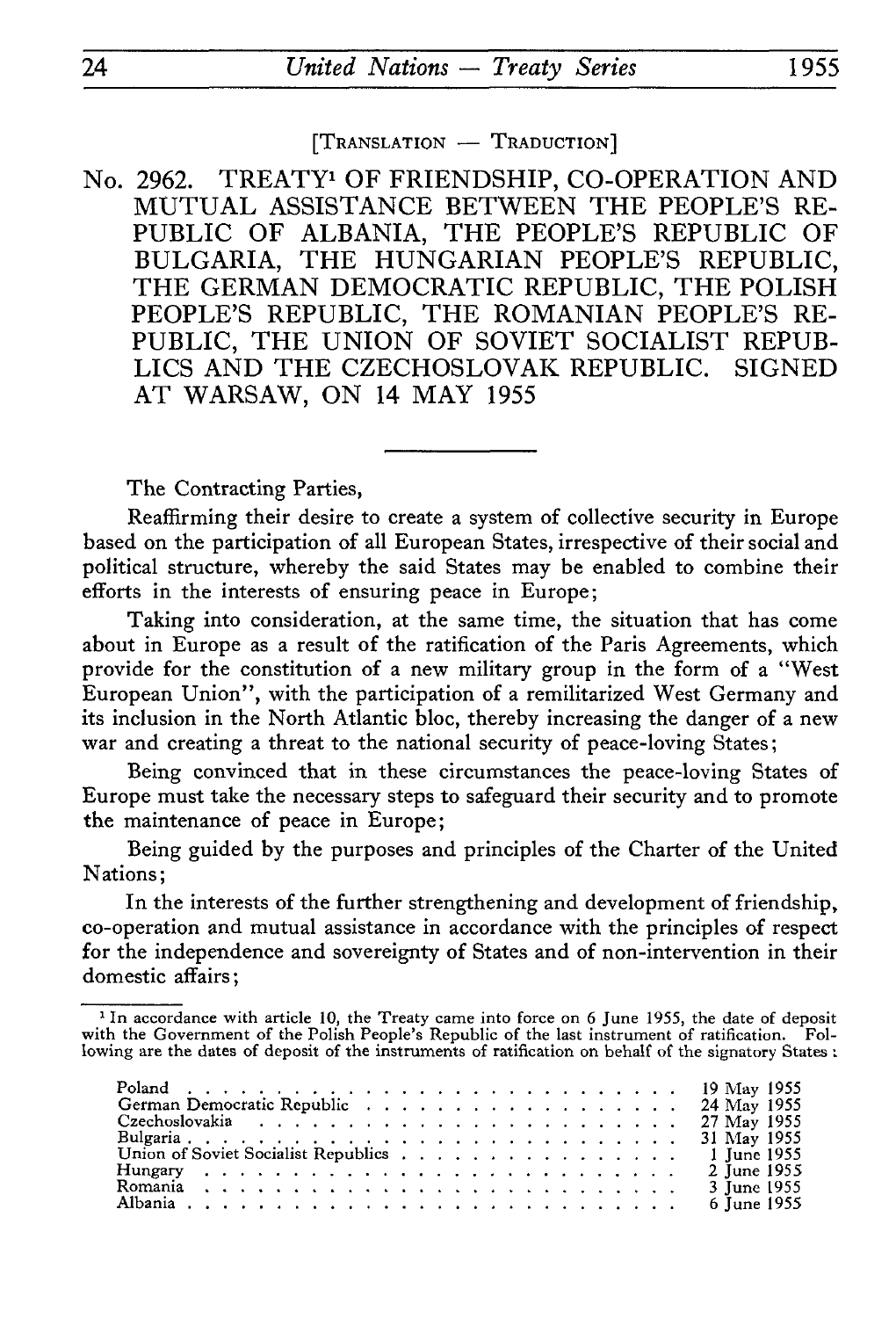Have resolved to conclude the present Treaty of Friendship, Co-operation and Mutual Assistance and have appointed as their plenipotentiaries :

The Presidium of the National Assembly of the People's Republic of Albania : Mehmet Shehu, President of the Council of Ministers of the People's Republic of Albania;

The Presidium of the National Assembly of the People's Republic of Bulgaria : Vylko Chervenkov, President of the Council of Ministers of the People's Republic of Bulgaria;

The Presidium of the Hungarian People's Republic : András Hegedüs, President of the Council of Ministers of the Hungarian People's Republic;

The President of the German Democratic Republic : Otto Grotewohl, Prime Minister of the German Democratic Republic;

Council of State of the Polish People's Republic : Józef Cyrankiewicz, President of the Council of Ministers of the Polish People's Republic;

The Presidium of the Grand National Assembly of the Romanian People's Republic : Gheorghe Gheorghiu Dej, President of the Council of Ministers of the Romanian People's Republic;

The Presidium of the Supreme Soviet of the Union of Soviet Socialist Republics : Nikolai Aleksandrovich Bulganin, President of the Council of Ministers of the Union of Soviet Socialist Republics;

The President of the Czechoslovak Republic : Viliam Siroky, Prime Minister of the Czechoslovak Republic ;

who, having exhibited their full powers, found in good and due form, have agreed as follows :

#### *Article 1*

The Contracting Parties undertake, in accordance with the Charter of the United Nations, to refrain in their international relations from the threat or use of force and to settle their international disputes by peaceful means in such a manner that international peace and security are not endangered.

#### *Article 2*

The Contracting Parties declare that they are prepared to participate, in a spirit of sincere co-operation, in all international action for ensuring international peace and security and will devote their full efforts to the realization of these aims.

No. 2962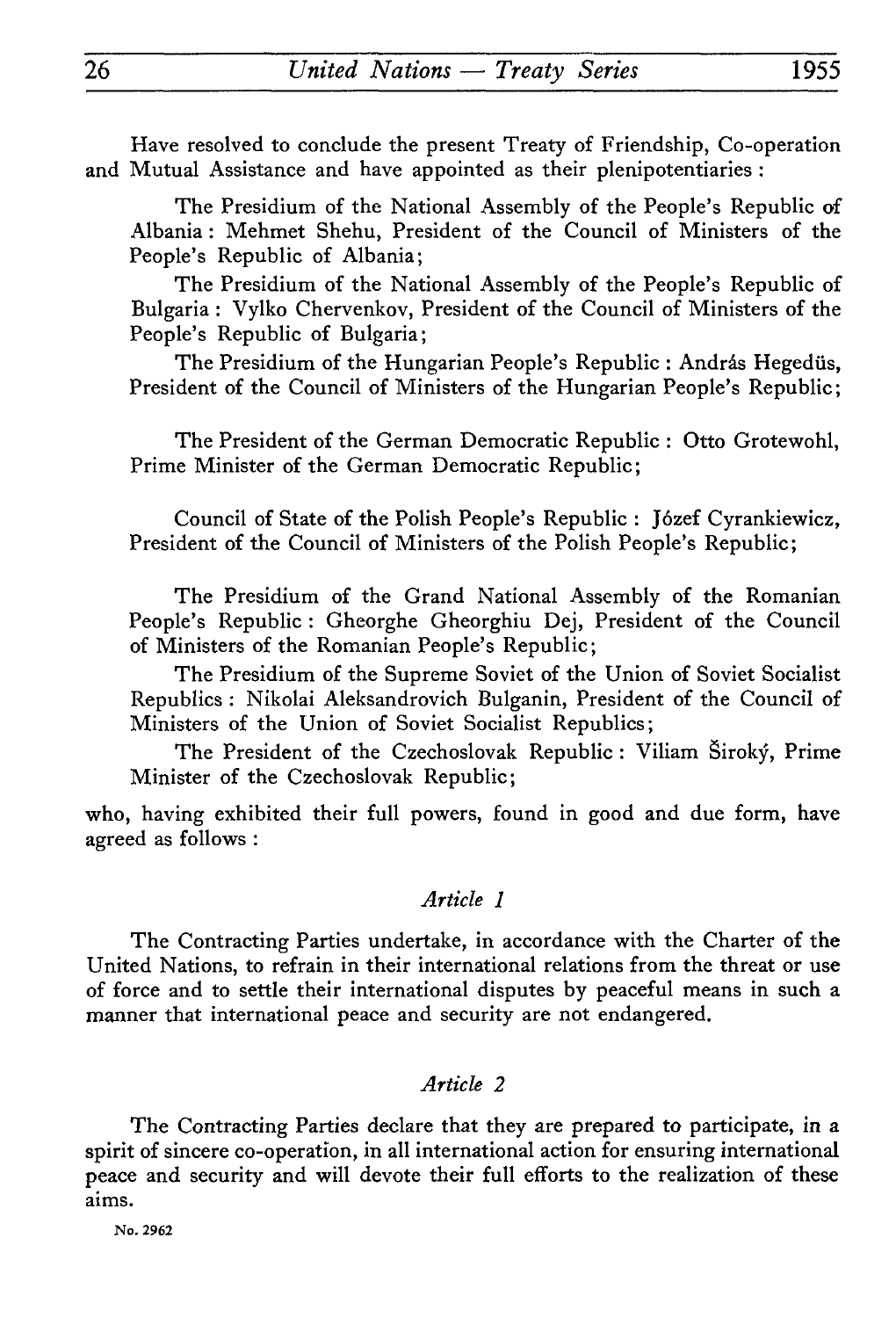In this connexion, the Contracting Parties shall endeavour to secure, in agreement with other States desiring to co-operate in this matter, the adoption of effective measures for the general reduction of armaments and the prohibition of atomic, hydrogen and other weapons of mass destruction.

#### *Article 3*

The Contracting Parties shall consult together on all important international questions involving their common interests, with a view to strengthening inter national peace and security.

Whenever any one of the Contracting Parties considers that a threat of armed attack on one or more of the States Parties to the Treaty has arisen, they shall consult together immediately with a view to providing for their joint defence and maintaining peace and security.

#### *Article 4*

In the event of an armed attack in Europe on one or more of the States Parties to the Treaty by any State or group of States, each State Party to the Treaty shall, in the exercise of the right of individual or collective self-defence, in accordance with Article 51 of the United Nations Charter, afford the State or States so attacked immediate assistance, individually and in agreement with the other States Parties to the Treaty, by all the means it considers necessary, in cluding the use of armed force. The States Parties to the Treaty shall consult together immediately concerning the joint measures necessary to restore and maintain international peace and security.

Measures taken under this article shall be reported to the Security Council in accordance with the provisions of the United Nations Charter. These meas ures shall be discontinued as soon as the Security Council takes the necessary action to restore and maintain international peace and security.

#### *Article 5*

The Contracting Parties have agreed to establish a Unified Command, to which certain elements of their armed forces shall be allocated by agreement between the Parties, and which shall act in accordance with jointly established principles. The Parties shall likewise take such other concerted action as may be necessary to reinforce their defensive strength, in order to defend the peaceful labour of their peoples, guarantee the inviolability of their frontiers and terri tories and afford protection against possible aggression.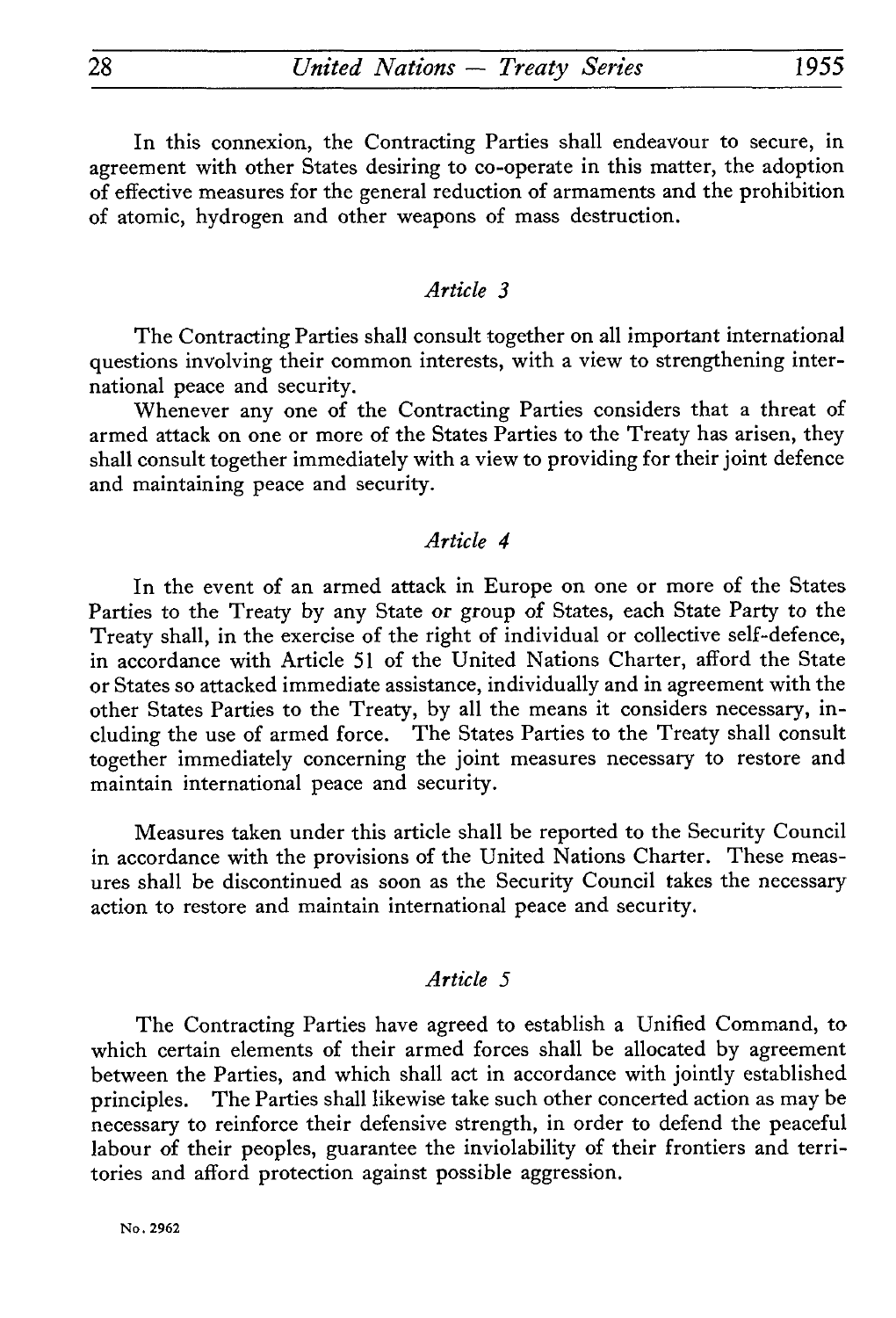#### *Article 6*

For the purpose of carrying out the consultations provided for in the present Treaty between the States Parties thereto, and for the consideration of matters arising in connexion with the application of the present Treaty, a Political Con sultative Committee shall be established, in which each State Party to the Treaty shall be represented by a member of the Government or by some other specially appointed representative.

The Committee may establish such auxiliary organs as may prove to be necessary.

#### *Article 7*

The Contracting Parties undertake not to participate in any coalitions or alliances, and not to conclude any agreements, the purposes of which are in compatible with the purposes of the present Treaty.

The Contracting Parties declare that their obligations under international treaties at present in force are not incompatible with the provisions of the present Treaty.

#### *Article 8*

The Contracting Parties declare that they will act in a spirit of friendship and co-operation to promote the further development and strengthening of the economic and cultural ties among them, in accordance with the principles of respect for each other's independence and sovereignty and of non-intervention in each other's domestic affairs.

#### *Article 9*

The present Treaty shall be open for accession by other States, irrespective of their social and political structure, which express their readiness, by parti cipating in the present Treaty, to help in combining the efforts of the peaceloving States to ensure the peace and security of the peoples. shall come into effect with the consent of the States Parties to the Treaty after the instruments of accession have been deposited with the Government of the Polish People's Republic.

#### *Article 10*

The present Treaty shall be subject to ratification, and the instruments of ratification shall be deposited with the Government of the Polish People's Republic.

The Treaty shall come into force on the date of deposit of the last instrument of ratification. The Government of the Polish People's Republic shall inform the other States Parties to the Treaty of the deposit of each instrument of rati fication.

No. 2962